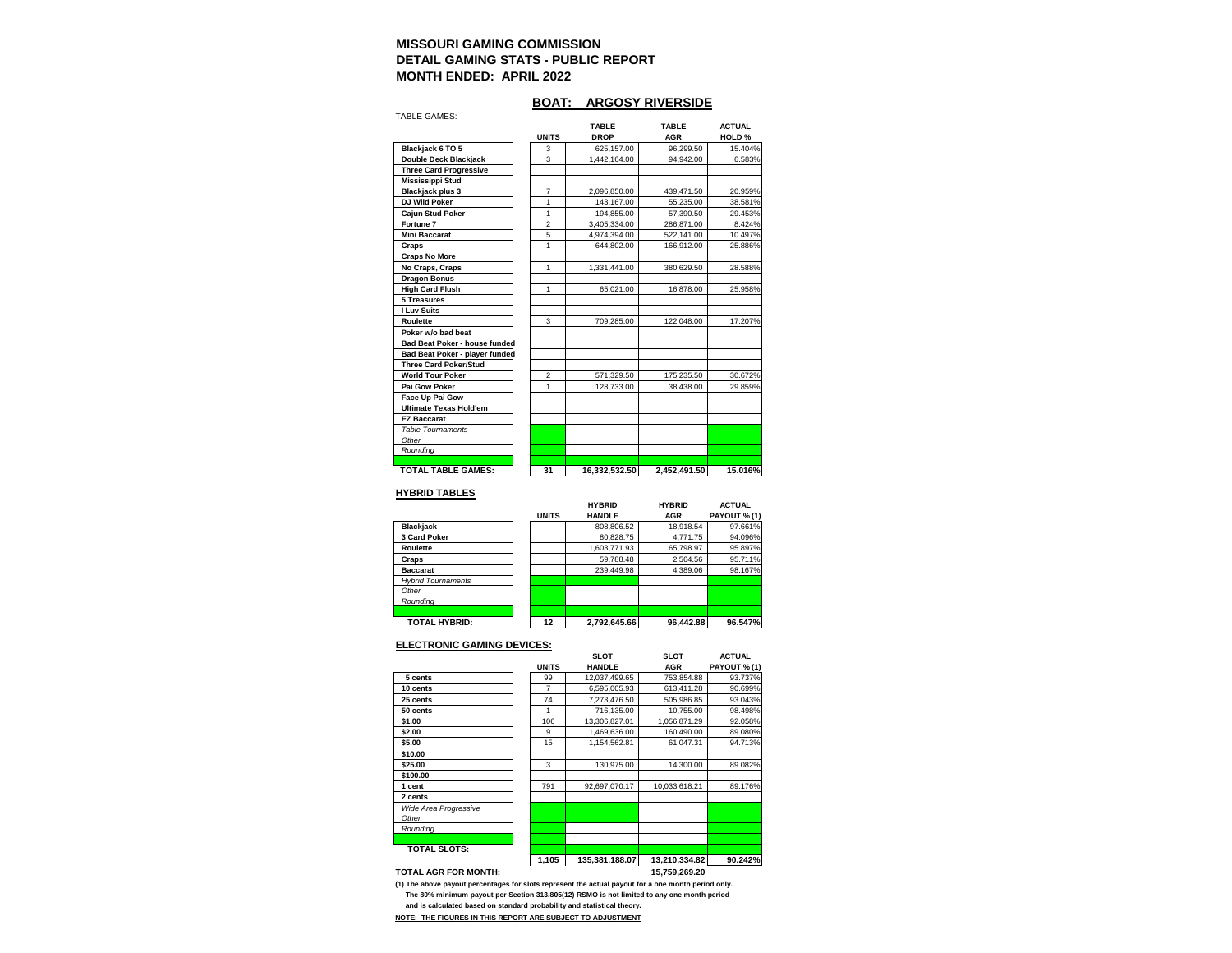#### **BOAT: CENTURY CARUTHERSVILLE**

| <b>TABLE GAMES:</b>            |                |              |              |               |
|--------------------------------|----------------|--------------|--------------|---------------|
|                                |                | <b>TABLE</b> | <b>TABLE</b> | <b>ACTUAL</b> |
|                                | <b>UNITS</b>   | <b>DROP</b>  | <b>AGR</b>   | HOLD %        |
| Blackjack                      |                |              |              |               |
| <b>BJ</b> 6 to 5               |                |              |              |               |
| Double Deck Blackjack          |                |              |              |               |
| Face Up Blackjack              |                |              |              |               |
| Cajun Stud                     |                |              |              |               |
| <b>Texas Shootout</b>          |                |              |              |               |
| <b>Criss Cross</b>             |                |              |              |               |
| Fortune 7                      |                |              |              |               |
| <b>Caribbean Stud</b>          |                |              |              |               |
| Craps                          | 1              | 373,290.00   | 137,710.00   | 36.891%       |
| Craps No More                  |                |              |              |               |
| No Craps, Craps                |                |              |              |               |
| DJ Wild                        |                |              |              |               |
| <b>EZ Bacarrat</b>             |                |              |              |               |
| <b>Mini Bacarrat</b>           |                |              |              |               |
| Pai Gow Poker                  |                |              |              |               |
| Roulette                       |                |              |              |               |
| Poker w/o bad beat             |                |              |              |               |
| Bad Beat Poker - house funded  |                |              |              |               |
| Bad Beat Poker - player funded |                |              |              |               |
| <b>Three Card Poker/Stud</b>   | 1              | 2,810.00     | 538.00       | 19.146%       |
| <b>Mississippi Stud</b>        | $\overline{2}$ | 364,314.00   | 125,810.00   | 34.533%       |
| BJ 21+3                        |                |              |              |               |
| Trilux                         | 4              | 609,532.00   | 150,510.50   | 24.693%       |
| <b>High Card Flush</b>         |                |              |              |               |
| <b>Ultimate Texas Hold'em</b>  |                |              |              |               |
| <b>Table Tournaments</b>       |                |              |              |               |
| Other                          |                |              |              |               |
| Rounding                       |                |              |              |               |
|                                |                |              |              |               |
| <b>TOTAL TABLE GAMES:</b>      | 8              | 1,349,946.00 | 414,568.50   | 30.710%       |

#### **ELECTRONIC GAMING DEVICES:**

|                         |              | <b>SLOT</b>   | <b>SLOT</b>  | <b>ACTUAL</b>       |
|-------------------------|--------------|---------------|--------------|---------------------|
|                         | <b>UNITS</b> | <b>HANDLE</b> | <b>AGR</b>   | <b>PAYOUT % (1)</b> |
| 5 cents                 | 8            | 181.875.50    | 15.322.64    | 91.575%             |
| 10 cents                |              |               |              |                     |
| 25 cents                | 29           | 1,711,812.50  | 147,394.09   | 91.390%             |
| 50 cents                | 8            | 636.392.75    | 56.422.25    | 91.134%             |
| \$1.00                  | 37           | 3,308,728.50  | 305,690.00   | 90.761%             |
| \$2.00                  |              |               |              |                     |
| \$5.00                  | 3            | 617,525.00    | 74,560.00    | 87.926%             |
| \$10.00                 |              |               |              |                     |
| \$25.00                 |              |               |              |                     |
| 1 cent                  | 435          | 30,671,973.50 | 3,366,324.91 | 89.025%             |
| 2 cents                 | 7            | 157,209.66    | 12.761.27    | 91.883%             |
| <b>Slot Tournaments</b> |              |               |              |                     |
| Wide Area Progressive   |              |               |              |                     |
| Other                   |              |               |              |                     |
| Rounding                |              |               |              |                     |
|                         |              |               |              |                     |
| <b>TOTAL SLOTS:</b>     | 527          | 37.285.517.41 | 3,978,475.16 | 89.330%             |

**TOTAL AGR FOR MONTH: 4,393,043.66**

**(1) The above payout percentages for slots represent the actual payout for a one month period only. The 80% minimum payout per Section 313.805(12) RSMO is not limited to any one month period and is calculated based on standard probability and statistical theory.**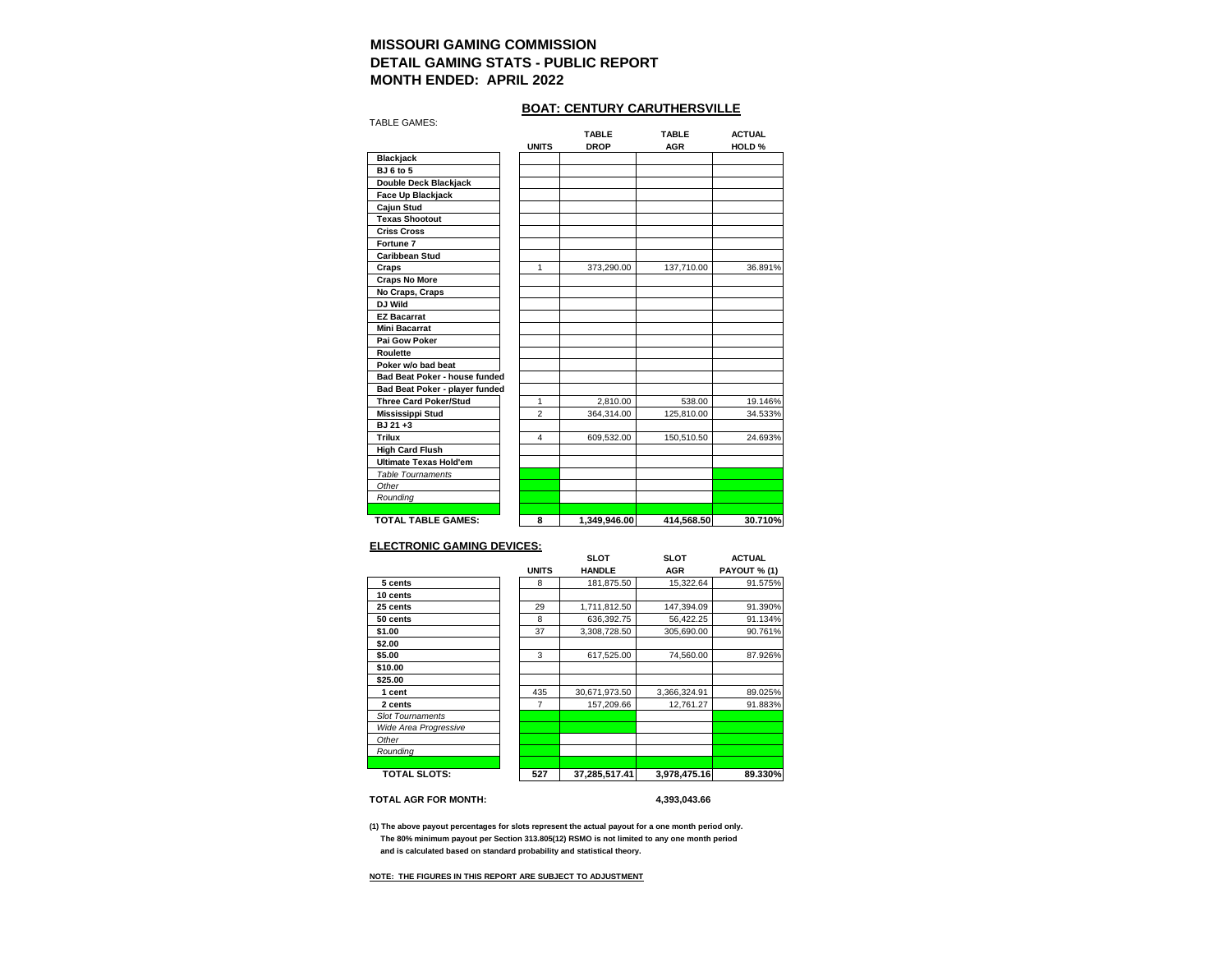## **BOAT: HOLLYWOOD**

| TABLE GAMES:                   |                         |                             |                            |                         |
|--------------------------------|-------------------------|-----------------------------|----------------------------|-------------------------|
|                                | <b>UNITS</b>            | <b>TABLE</b><br><b>DROP</b> | <b>TABLE</b><br><b>AGR</b> | <b>ACTUAL</b><br>HOLD % |
| Double Deck 21 Plus 3          | $\overline{4}$          | 924,876.00                  | 118,680.00                 | 12.832%                 |
| Double Deck Blackjack          |                         |                             |                            |                         |
| Blackjack 6 to 5               | 3                       | 1,041,603.00                | 274,255.00                 | 26.330%                 |
| <b>EZ Pai Gow</b>              | $\overline{2}$          | 2,360.00                    | 120.00                     | 5.085%                  |
| <b>Heads Up Hold Em</b>        | 3                       | 1,001,078.00                | 406,677.00                 | 40.624%                 |
| <b>Mississippi Stud</b>        |                         |                             |                            |                         |
| <b>Texas Shootout</b>          |                         |                             |                            |                         |
| <b>Blackjack</b>               |                         |                             |                            |                         |
| Craps                          | $\overline{2}$          | 387,478.00                  | 137,675.00                 | 35.531%                 |
| <b>Craps No More</b>           | $\overline{2}$          | 1,479,032.00                | 240,642.00                 | 16.270%                 |
| <b>Ultimate Texas Hold'Em</b>  |                         |                             |                            |                         |
| Let It Ride                    | $\mathbf{1}$            | 64,142.00                   | 28,145.50                  | 43.880%                 |
| Pick Em & Bet Em               |                         |                             |                            |                         |
| <b>Midi Bacarrat</b>           | $\overline{7}$          | 5,351,041.00                | 1,133,813.00               | 21.189%                 |
| <b>EZ Bacarrat</b>             | 3                       | 1,032,496.00                | 90,160.00                  | 8.732%                  |
| Roulette                       | $\overline{\mathbf{4}}$ | 716,334.00                  | 130,536.00                 | 18.223%                 |
| Poker w/o bad beat             | 22                      | 156.560.00                  | 156.560.00                 | 100.000%                |
| Bad Beat Poker - house funded  |                         |                             |                            |                         |
| Bad Beat Poker - player funded |                         | 39,242.00                   | 2,467.00                   | 6.287%                  |
| <b>Four Card Frenzy</b>        |                         |                             |                            |                         |
| <b>Three Card Poker/Stud</b>   | $\overline{2}$          | 105,837.00                  | 22,662.00                  | 21.412%                 |
| <b>Caiun Poker</b>             | 1                       | 70.602.00                   | 16,544.50                  | 23.433%                 |
| <b>Criss Cross Poker</b>       |                         |                             |                            |                         |
| <b>I LUV Suits</b>             |                         |                             |                            |                         |
| <b>21 Plus 3</b>               | 19                      | 1,615,031.00                | 169,048.00                 | 10.467%                 |
| Face Up Pai Gow                |                         |                             |                            |                         |
| <b>High Card Flush</b>         | $\overline{2}$          | 322,889.00                  | 50,281.50                  | 15.572%                 |
| <b>Table Tournaments</b>       |                         | 416,725.00                  | 70,817.00                  |                         |
| Other                          |                         |                             |                            |                         |
| Rounding                       |                         |                             |                            |                         |
|                                |                         |                             |                            |                         |

 **TOTAL TABLE GAMES: 77 14,727,326.00 3,049,083.50 20.704%**

#### **ELECTRONIC GAMING DEVICES:**

|                         |                | <b>SLOT</b>    | SLOT          | <b>ACTUAL</b>       |
|-------------------------|----------------|----------------|---------------|---------------------|
|                         | <b>UNITS</b>   | <b>HANDLE</b>  | <b>AGR</b>    | <b>PAYOUT % (1)</b> |
| 5 cents                 | 187            | 33,637,973.22  | 1,837,027.39  | 94.539%             |
| 10 cents                | 4              | 4,391,571.07   | 482,234.02    | 89.019%             |
| 25 cents                | 286            | 25.651.141.25  | 1.396.373.44  | 94.556%             |
| 50 cents                | 23             | 994.003.50     | 47.016.00     | 95.270%             |
| \$1.00                  | 148            | 15,605,775.68  | 1,016,846.04  | 93.484%             |
| \$2.00                  | 3              | 365,975.00     | 42.630.10     | 88.352%             |
| \$5.00                  | 23             | 2,193,980.00   | 263.994.86    | 87.967%             |
| \$10.00                 |                |                |               |                     |
| \$25.00                 | 4              | 315,200.00     | 14,150.00     | 95.511%             |
| \$100.00                | $\overline{2}$ | 71,900.00      | 14,300.00     | 80.111%             |
| 1 cent                  | 1,194          | 127.973.625.11 | 14.035.517.76 | 89.032%             |
| 2 cents                 |                |                |               |                     |
| <b>Slot Tournaments</b> |                |                |               |                     |
| Wide Area Progressive   |                |                |               |                     |
| Other                   |                |                |               |                     |
| Rounding                |                |                |               |                     |
|                         |                |                |               |                     |
| <b>TOTAL SLOTS:</b>     | 1,874          | 211.201.144.83 | 19.150.089.61 | 90.933%             |

**TOTAL AGR FOR MONTH: 22,199,173.11**

**(1) The above payout percentages for slots represent the actual payout for a one month period only. The 80% minimum payout per Section 313.805(12) RSMO is not limited to any one month period and is calculated based on standard probability and statistical theory.**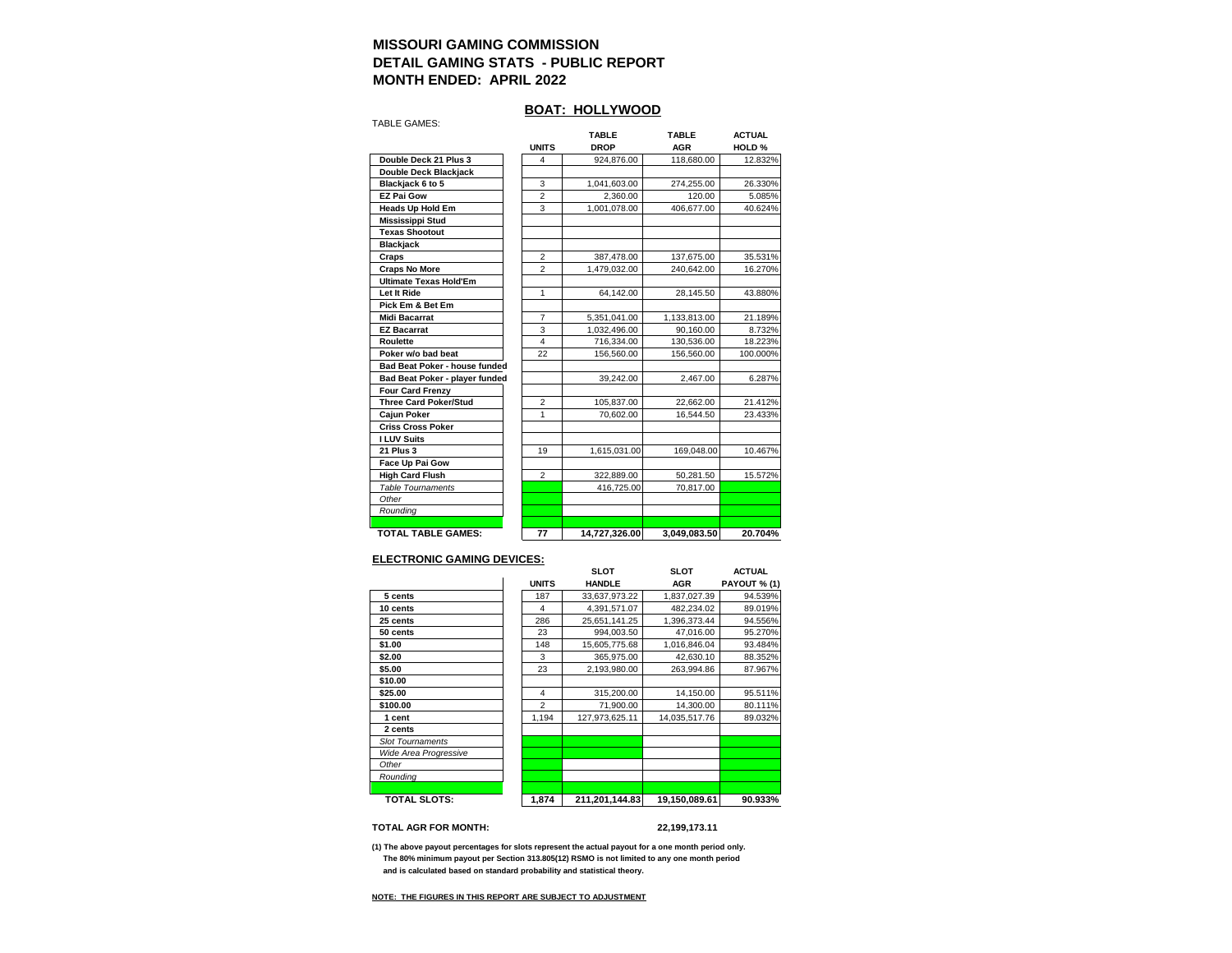## **BOAT: HARRAHS KANSAS CITY**

| TABLE GAMES:                         |                | <b>TABLE</b>  | <b>TABLE</b> | <b>ACTUAL</b> |
|--------------------------------------|----------------|---------------|--------------|---------------|
|                                      | <b>UNITS</b>   | <b>DROP</b>   | <b>AGR</b>   | HOLD %        |
| Double Deck 21 Plus 3                |                |               |              |               |
| Double Deck Blackjack                | 8              | 2,728,872.00  | 246,581.50   | 9.04%         |
| Blackjack 6 to 5                     | 10             | 1,612,133.00  | 422,572.50   | 26.21%        |
| <b>EZ Pai Gow</b>                    |                |               |              |               |
| <b>Heads Up Hold Em</b>              |                |               |              |               |
| <b>Mississippi Stud</b>              | $\overline{2}$ | 533,890.00    | 222,094.00   | 41.60%        |
| <b>Texas Shootout</b>                |                |               |              |               |
| <b>Blackjack</b>                     |                |               |              |               |
| Craps                                | $\overline{2}$ | 742.336.00    | 98.171.00    | 13.225%       |
| <b>Craps No More</b>                 | $\overline{2}$ | 1,225,689.00  | 127,677.50   | 10.42%        |
| <b>Ultimate Texas Hold'Em</b>        | $\overline{2}$ | 617,894.00    | 111,495.50   | 18.044%       |
| Let It Ride                          |                |               |              |               |
| Pick Em & Bet Em                     |                |               |              |               |
| <b>Midi Bacarrat</b>                 | $\overline{7}$ | 3,086,250.00  | 1,019,903.00 | 33.047%       |
| <b>EZ Bacarrat</b>                   | 3              | 1,004,726.00  | 256,959.00   | 25.575%       |
| Roulette                             | 3              | 889,827.00    | 180,544.00   | 20.290%       |
| Poker w/o bad beat                   | 13             | 262.401.00    | 262,401.00   | 100.000%      |
| <b>Bad Beat Poker - house funded</b> |                |               |              |               |
| Bad Beat Poker - player funded       |                | 66,324.00     | 29,044.00    | 43.791%       |
| <b>Four Card Frenzy</b>              |                |               |              |               |
| <b>Three Card Poker/Stud</b>         | 1              | 204,765.00    | 117.251.00   | 57.261%       |
| <b>Cajun Poker</b>                   |                |               |              |               |
| <b>Criss Cross Poker</b>             |                |               |              |               |
| <b>I LUV Suits</b>                   | 1              | 170,232.00    | 47,850.50    | 28.11%        |
| <b>21 Plus 3</b>                     |                |               |              |               |
| Face Up Pai Gow                      | $\overline{2}$ | 400,510.00    | 163,058.50   | 40.71%        |
| <b>High Card Flush</b>               |                |               |              |               |
| <b>Table Tournaments</b>             |                |               |              |               |
| Other                                |                |               |              |               |
| Rounding                             |                |               |              |               |
|                                      |                |               |              |               |
| <b>TOTAL TABLE GAMES:</b>            | 56             | 13,545,849.00 | 3,305,603.00 | 24.403%       |

#### **ELECTRONIC GAMING DEVICES:**

|                         |                | <b>SLOT</b>    | <b>SLOT</b>   | <b>ACTUAL</b>       |
|-------------------------|----------------|----------------|---------------|---------------------|
|                         | <b>UNITS</b>   | <b>HANDLE</b>  | <b>AGR</b>    | <b>PAYOUT % (1)</b> |
| 5 cents                 | 52             | 8,479,396.95   | 514,332.31    | 93.934%             |
| 10 cents                | 12             | 5,439,928.58   | 537,510.92    | 90.119%             |
| 25 cents                | 135            | 11.678.059.05  | 840.611.94    | 92.802%             |
| 50 cents                |                |                |               |                     |
| \$1.00                  | 108            | 20,332,830.58  | 1,434,180.16  | 92.946%             |
| \$2.00                  | $\overline{2}$ | 2,126,584.00   | 56,415.00     | 97.347%             |
| \$5.00                  | 9              | 2,206,705.00   | 264.910.00    | 87.995%             |
| \$10.00                 | $\overline{2}$ | 316,300.00     | 27,880.00     | 91.186%             |
| \$25.00                 | $\overline{2}$ | 431,475.00     | 62,325.00     | 85.555%             |
| \$100.00                | 3              | 236,200.00     | 49,200.00     | 79.170%             |
| 1 cent                  | 661            | 74.279.509.95  | 8.637.246.27  | 88.372%             |
| 2 cents                 |                |                |               |                     |
| <b>Slot Tournaments</b> |                |                |               |                     |
| Wide Area Progressive   |                |                |               |                     |
| Other                   |                |                |               |                     |
| Rounding                |                |                |               |                     |
| <b>TOTAL SLOTS:</b>     | 986            | 125,526,989.11 | 12.424.611.60 | 90.102%             |

#### **TOTAL AGR FOR MONTH: 15,730,214.60**

**(1) The above payout percentages for slots represent the actual payout for a one month period only. The 80% minimum payout per Section 313.805(12) RSMO is not limited to any one month period and is calculated based on standard probability and statistical theory.**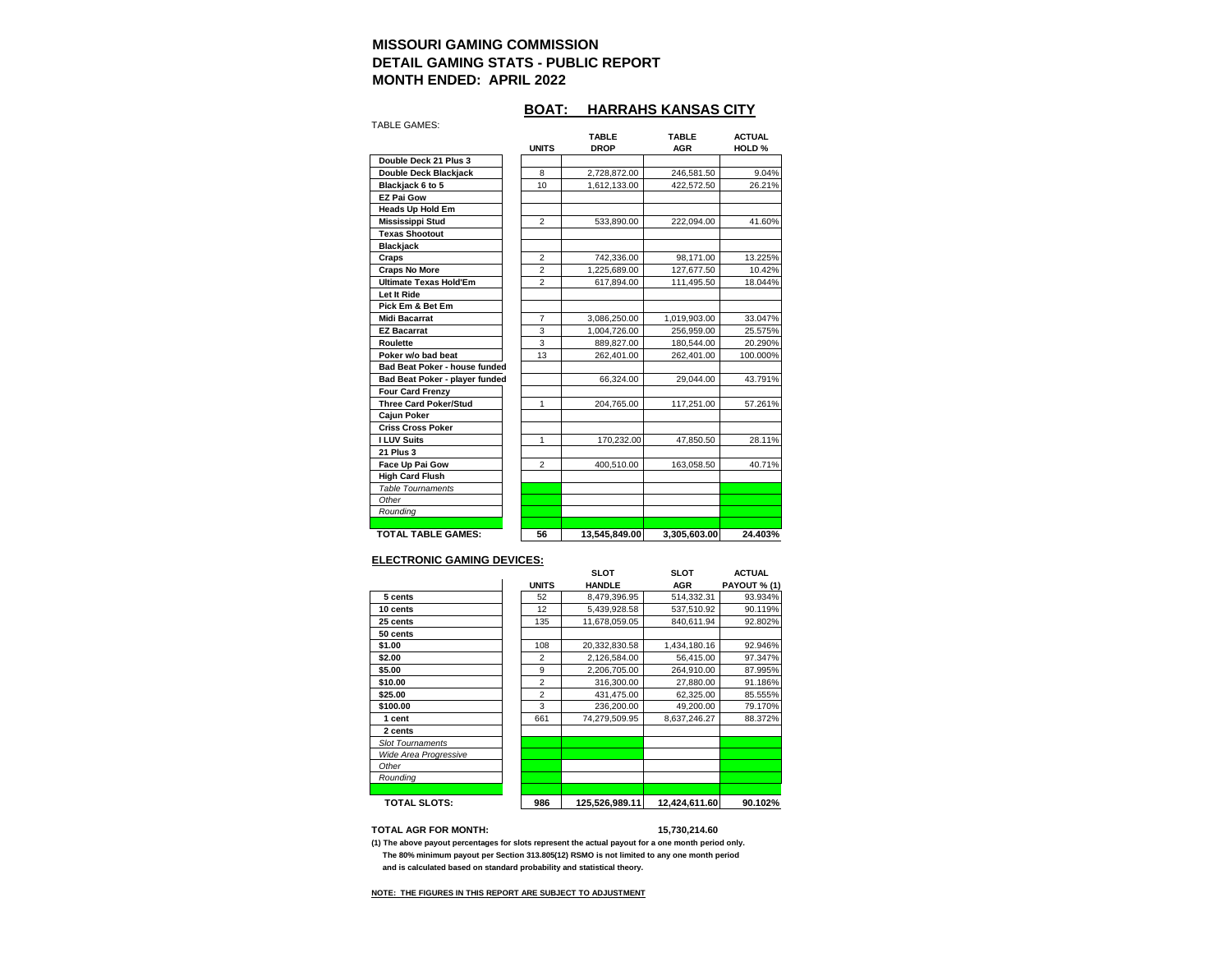## **BOAT: BALLY'S KC**

| <b>TABLE GAMES:</b>               |                         | <b>TABLE</b> | <b>TABLE</b> | <b>ACTUAL</b> |
|-----------------------------------|-------------------------|--------------|--------------|---------------|
|                                   | <b>UNITS</b>            | <b>DROP</b>  | <b>AGR</b>   | HOLD %        |
| <b>Blackjack</b>                  |                         |              |              |               |
| Double Deck Blackjack             | 5                       | 516,146.00   | 127,530.00   | 24.708%       |
| Double Deck 21 Plus 3             |                         |              |              |               |
| <b>Ultimate Texas Hold 'Em</b>    | 1                       | 89,696.00    | 25,412.50    | 28.332%       |
| <b>Six Card Poker</b>             |                         |              |              |               |
| <b>5 Treasures Baccarat</b>       | $\overline{\mathbf{4}}$ | 2,605,830.00 | 527,690.00   | 20.250%       |
| <b>Mississippi Stud</b>           |                         |              |              |               |
| <b>Texas Ultimate</b>             |                         |              |              |               |
| <b>EZ Baccarat</b>                | 1                       | 388,121.00   | 26,518.00    | 6.832%        |
| Craps                             | 1                       | 593,623.00   | 180,198.00   | 30.356%       |
| <b>Craps No More</b>              |                         |              |              |               |
| <b>Top Three</b>                  |                         |              |              |               |
| <b>Criss Cross Poker</b>          |                         |              |              |               |
| <b>Mini Baccarat Dragon Bonus</b> | $\overline{2}$          | 98,739.00    | (8,782.50)   | $-8.895%$     |
| <b>Trilux Blackjack</b>           | 8                       | 1,140,780.00 | 259,866.00   | 22.780%       |
| <b>Golden Frog Baccarat</b>       | 1                       | 641,645.00   | 50,478.50    | 7.867%        |
| Roulette                          | 1                       | 44.239.00    | 8,031.00     | 18.154%       |
| Poker w/o bad beat                |                         |              |              |               |
| Bad Beat Poker - house funded     |                         |              |              |               |
| Bad Beat Poker - player funded    |                         |              |              |               |
| <b>Super Three Card</b>           |                         |              |              |               |
| <b>EZ Pai Gow</b>                 |                         |              |              |               |
| 3 Card Poker                      |                         |              |              |               |
| <b>Texas Shootout</b>             |                         |              |              |               |
| <b>High Card Flush</b>            |                         |              |              |               |
| <b>Commission Free</b>            |                         |              |              |               |
| <b>Table Tournaments</b>          |                         |              |              |               |
| Other                             |                         |              |              |               |
| Rounding                          |                         |              |              |               |
|                                   |                         |              |              |               |
| <b>TOTAL TABLE GAMES:</b>         | 24                      | 6,118,819.00 | 1,196,941.50 | 19.562%       |

#### **ELECTRONIC GAMING DEVICES:**

|                         |              | <b>SLOT</b>   | <b>SLOT</b>  | <b>ACTUAL</b>       |
|-------------------------|--------------|---------------|--------------|---------------------|
|                         | <b>UNITS</b> | <b>HANDLE</b> | <b>AGR</b>   | <b>PAYOUT % (1)</b> |
| 5 cents                 |              |               |              |                     |
| 10 cents                |              |               |              |                     |
| 25 cents                | 53           | 2,061,694.50  | 187,865.73   | 90.888%             |
| 50 cents                | 4            | 1,228,609.50  | 67.694.50    |                     |
| \$1.00                  | 54           | 5,276,431.00  | 482.393.69   | 90.858%             |
| \$2.00                  |              |               |              |                     |
| \$5.00                  | 18           | 967,980.00    | 84,873.97    | 91.232%             |
| \$10.00                 |              |               |              |                     |
| \$25.00                 |              |               |              |                     |
| \$100.00                |              |               |              |                     |
| 1 cent                  | 560          | 46,737,859.65 | 5,747,133.55 | 87.703%             |
| 2 cents                 |              |               |              |                     |
| <b>Multi Denom</b>      | 211          | 32,651,830.27 | 3,378,797.22 | 89.652%             |
| <b>Slot Tournaments</b> |              |               |              |                     |
| Wide Area Progressive   |              |               |              |                     |
| Other                   |              |               |              |                     |
| Rounding                |              |               |              |                     |
|                         |              |               |              |                     |
| <b>TOTAL SLOTS:</b>     | 900          | 88,924,404.92 | 9.948.758.66 | 88.812%             |

**TOTAL AGR FOR MONTH: 11,145,700.16**

**(1) The above payout percentages for slots represent the actual payout for a one month period only. The 80% minimum payout per Section 313.805(12) RSMO is not limited to any one month period and is calculated based on standard probability and statistical theory.**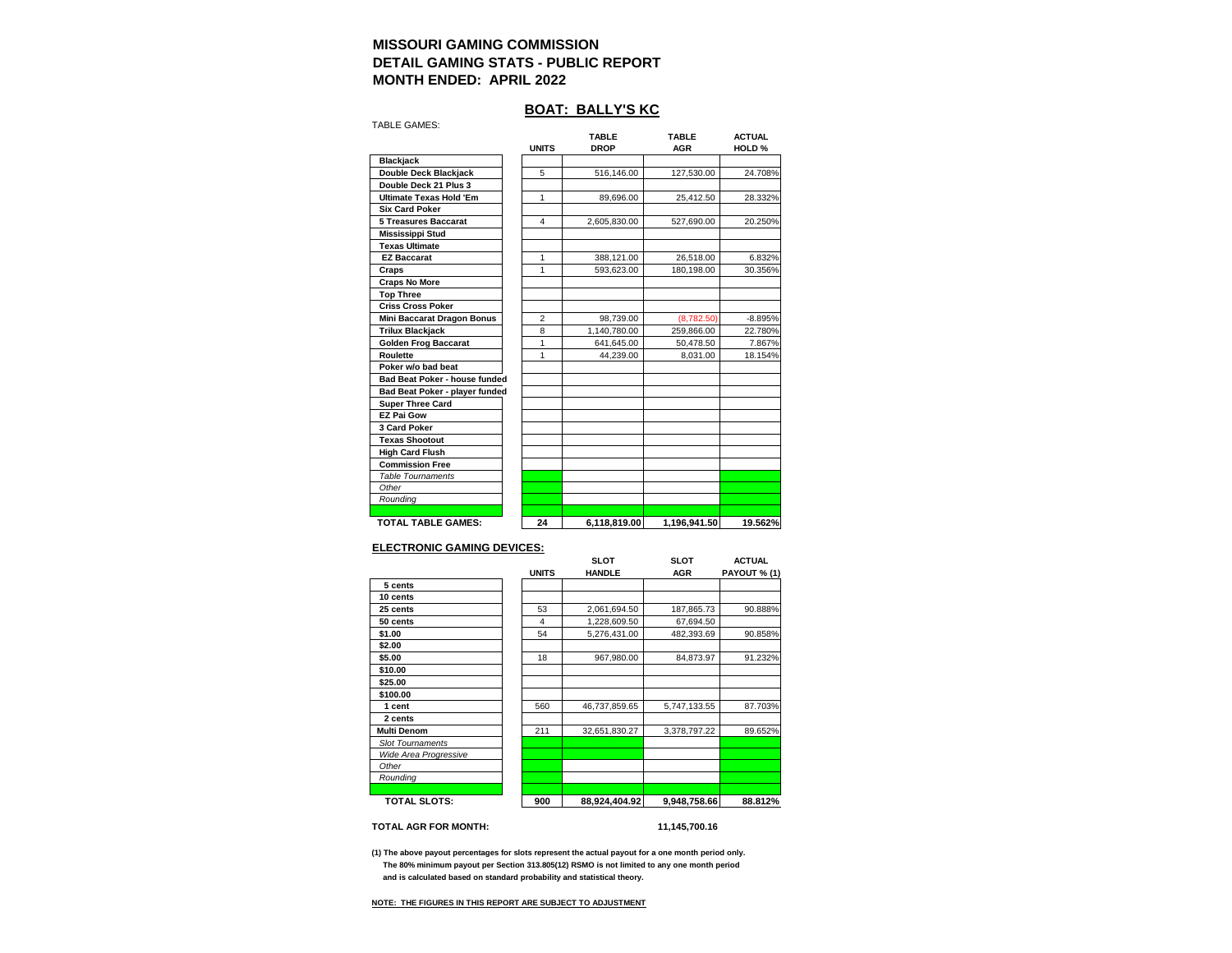## **BOAT: AMERISTAR KC**

| <b>TABLE GAMES</b> |  |  |
|--------------------|--|--|
|                    |  |  |

| <b>TABLE GAMES:</b>                  |                         |              |              |                   |
|--------------------------------------|-------------------------|--------------|--------------|-------------------|
|                                      |                         | <b>TABLE</b> | <b>TABLE</b> | <b>ACTUAL</b>     |
|                                      | <b>UNITS</b>            | <b>DROP</b>  | <b>AGR</b>   | HOLD <sub>%</sub> |
| <b>Blackjack</b>                     |                         |              |              |                   |
| Double Deck Blackjack                |                         |              |              |                   |
| Double Deck 21 Plus 3                | $\overline{7}$          | 817,162.00   | 115,580.00   | 14.144%           |
| <b>Ultimate Texas Hold 'Em</b>       |                         |              |              |                   |
| <b>Six Card Poker</b>                | 1                       | 159,510.00   | 42,906.00    | 26.899%           |
| <b>5 Treasures Baccarat</b>          | $\overline{2}$          | 2,040,246.00 | 169,627.50   | 8.314%            |
| <b>Mississippi Stud</b>              | 1                       | 180,185.00   | 38,185.00    | 21.192%           |
| <b>Texas Ultimate</b>                | 1                       | 121,792.00   | 41,520.00    | 34.091%           |
| <b>EZ Baccarat</b>                   | $\overline{2}$          | 116,398.00   | (73, 441.50) | -63.095%          |
| Craps                                | $\overline{2}$          | 394,652.00   | 157,523.00   | 39.914%           |
| <b>Craps No More</b>                 | 3                       | 1,721,790.00 | 319,780.50   | 18.573%           |
| <b>Top Three</b>                     |                         |              |              |                   |
| <b>Criss Cross Poker</b>             | $\overline{2}$          | 296,947.00   | 73,920.00    | 24.893%           |
| <b>Mini Baccarat Dragon Bonus</b>    |                         |              |              |                   |
| <b>Trilux Blackjack</b>              | 22                      | 2,264,282.00 | 387,990.00   | 17.135%           |
| <b>Golden Frog Baccarat</b>          |                         |              |              |                   |
| Roulette                             | $\overline{\mathbf{4}}$ | 733,490.00   | 177,296.00   | 24.172%           |
| Poker w/o bad beat                   |                         |              |              |                   |
| <b>Bad Beat Poker - house funded</b> |                         |              |              |                   |
| Bad Beat Poker - player funded       |                         |              |              |                   |
| <b>Super Three Card</b>              |                         |              |              |                   |
| <b>EZ Pai Gow</b>                    | $\mathbf{1}$            | 45,886.00    | 11,531.00    | 25.130%           |
| 3 Card Poker                         |                         |              |              |                   |
| <b>Texas Shootout</b>                | 1                       | 171,053.00   | 26,618.00    | 15.561%           |
| <b>High Card Flush</b>               | 1                       | 50,141.00    | 13,250.00    | 26.425%           |
| <b>Commission Free</b>               | $\overline{7}$          | 830,952.00   | 112,062.50   | 13.486%           |
| <b>Table Tournaments</b>             |                         |              |              |                   |
| Other                                |                         |              |              |                   |
| Rounding                             |                         |              |              |                   |
|                                      |                         |              |              |                   |
| <b>TOTAL TABLE GAMES:</b>            | 57                      | 9,944,486.00 | 1,614,348.00 | 16.234%           |

#### **ELECTRONIC GAMING DEVICES:**

M.

|                         |                | <b>SLOT</b>    | <b>SLOT</b>   | <b>ACTUAL</b>       |
|-------------------------|----------------|----------------|---------------|---------------------|
|                         | <b>UNITS</b>   | <b>HANDLE</b>  | <b>AGR</b>    | <b>PAYOUT % (1)</b> |
| 5 cents                 | 112            | 14,936,113.20  | 844,031.56    | 94.349%             |
| 10 cents                | 10             | 6,019,545.75   | 390,706.25    | 93.509%             |
| 25 cents                | 224            | 6,769,284.50   | 456,754.11    | 93.253%             |
| 50 cents                | 16             | 798.944.50     | 101,429.00    | 87.305%             |
| \$1.00                  | 118            | 25.559.378.45  | 1.664.906.64  | 93.486%             |
| \$2.00                  |                |                |               |                     |
| \$5.00                  | 15             | 1,879,365.00   | 151,411.00    | 91.944%             |
| \$10.00                 | 3              | 351,160.00     | 52.500.00     | 85.050%             |
| \$25.00                 | 5              | 447.775.00     | (18.700.00)   | 104.176%            |
| \$100.00                | $\overline{2}$ | 143.800.00     | 37,500.00     | 73.922%             |
| 1 cent                  | 1,262          | 107,539,408.68 | 12,404,074.80 | 88.466%             |
| 2 cents                 | 21             | 610.604.70     | 84.796.85     | 86.113%             |
| <b>Multi Denom</b>      |                |                |               |                     |
| <b>Slot Tournaments</b> |                |                |               |                     |
| Wide Area Progressive   |                |                |               |                     |
| Other                   |                |                |               |                     |
| Rounding                |                |                |               |                     |
|                         |                |                |               |                     |
| <b>TOTAL SLOTS:</b>     | 1,788          | 165,055,379.78 | 16,169,410.21 | 90.204%             |

**TOTAL AGR FOR MONTH: 17,783,758.21**

**(1) The above payout percentages for slots represent the actual payout for a one month period only. The 80% minimum payout per Section 313.805(12) RSMO is not limited to any one month period and is calculated based on standard probability and statistical theory.**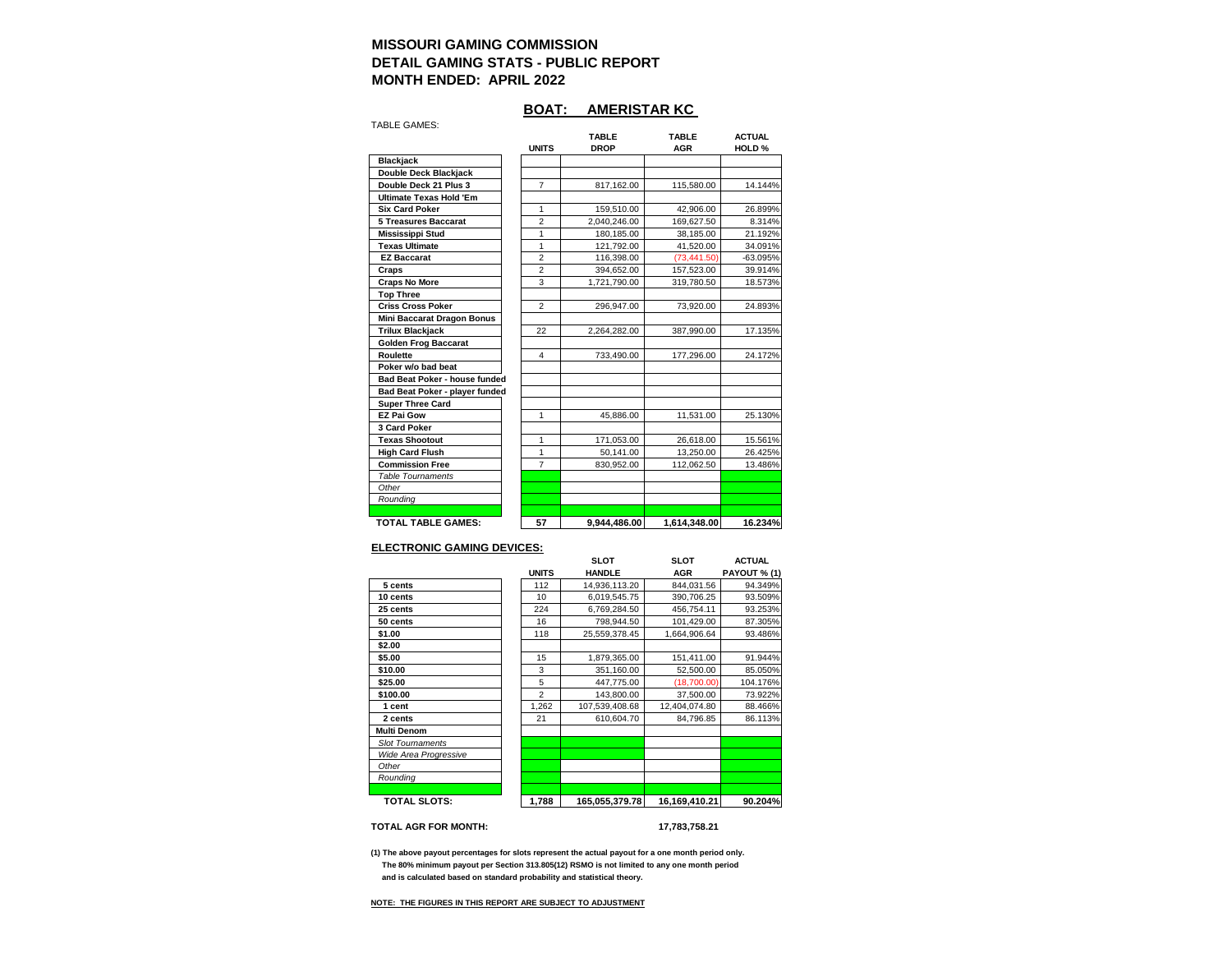### **BOAT: MARK TWAIN**

TABLE GAMES: **TABLE TABLE ACTUAL UNITS DROP AGR HOLD % Blackjack** 3 164,749.00  **Double Deck Blackjack Face Down Blackjack Face Up Blackjack Heads Up Hold'em High Five Crazy 4 Poker Big Six Mississippi Stud Craps Craps No More No Craps, Craps Let It Ride Bonus DJ Wild Stud Mini Bacarrat Pai Gow Poker Roulette Poker w/o bad beat Bad Beat Poker - house funded Bad Beat Poker - player funded Three Card Poker/Stud 4 Card Frenzy Ultimate Texas Hold'em Texas Shootout Trilux I LUV Suits**  *Table Tournaments Other Rounding*  **TOTAL TABLE GAMES: 3 164,749.00 46,651.50 28.317%**

#### **ELECTRONIC GAMING DEVICES:**

|                         |              | <b>SLOT</b>   | SLOT         | <b>ACTUAL</b> |
|-------------------------|--------------|---------------|--------------|---------------|
|                         | <b>UNITS</b> | <b>HANDLE</b> | <b>AGR</b>   | PAYOUT % (1)  |
| 5 cents                 | 19           | 1,015,817.90  | 39,029.00    | 96.158%       |
| 10 cents                |              |               |              |               |
| 25 cents                | 21           | 689,121.25    | 67.648.75    | 90.183%       |
| 50 cents                | 12           | 928,272.50    | 122,996.00   | 86.750%       |
| \$1.00                  | 25           | 1,438,920.92  | 105.762.72   | 92.650%       |
| \$2.00                  |              |               |              |               |
| \$5.00                  | 9            | 927,488.00    | 49,752.50    | 94.636%       |
| \$10.00                 |              |               |              |               |
| \$25.00                 |              |               |              |               |
| 1 cent                  | 327          | 26,424,271.85 | 3,053,447.06 | 88.445%       |
| 2 cents                 |              |               |              |               |
| <b>Slot Tournaments</b> |              |               |              |               |
| Wide Area Progressive   |              |               |              |               |
| Other                   |              |               |              |               |
| Rounding                |              |               |              |               |
|                         |              |               |              |               |
| TOTAL SLOTS:            | 413          | 31,423,892.42 | 3,438,636.03 | 89.057%       |

**TOTAL AGR FOR MONTH: 3,485,287.53**

**(1) The above payout percentages for slots represent the actual payout for a one month period only. The 80% minimum payout per Section 313.805(12) RSMO is not limited to any one month period and is calculated based on standard probability and statistical theory.**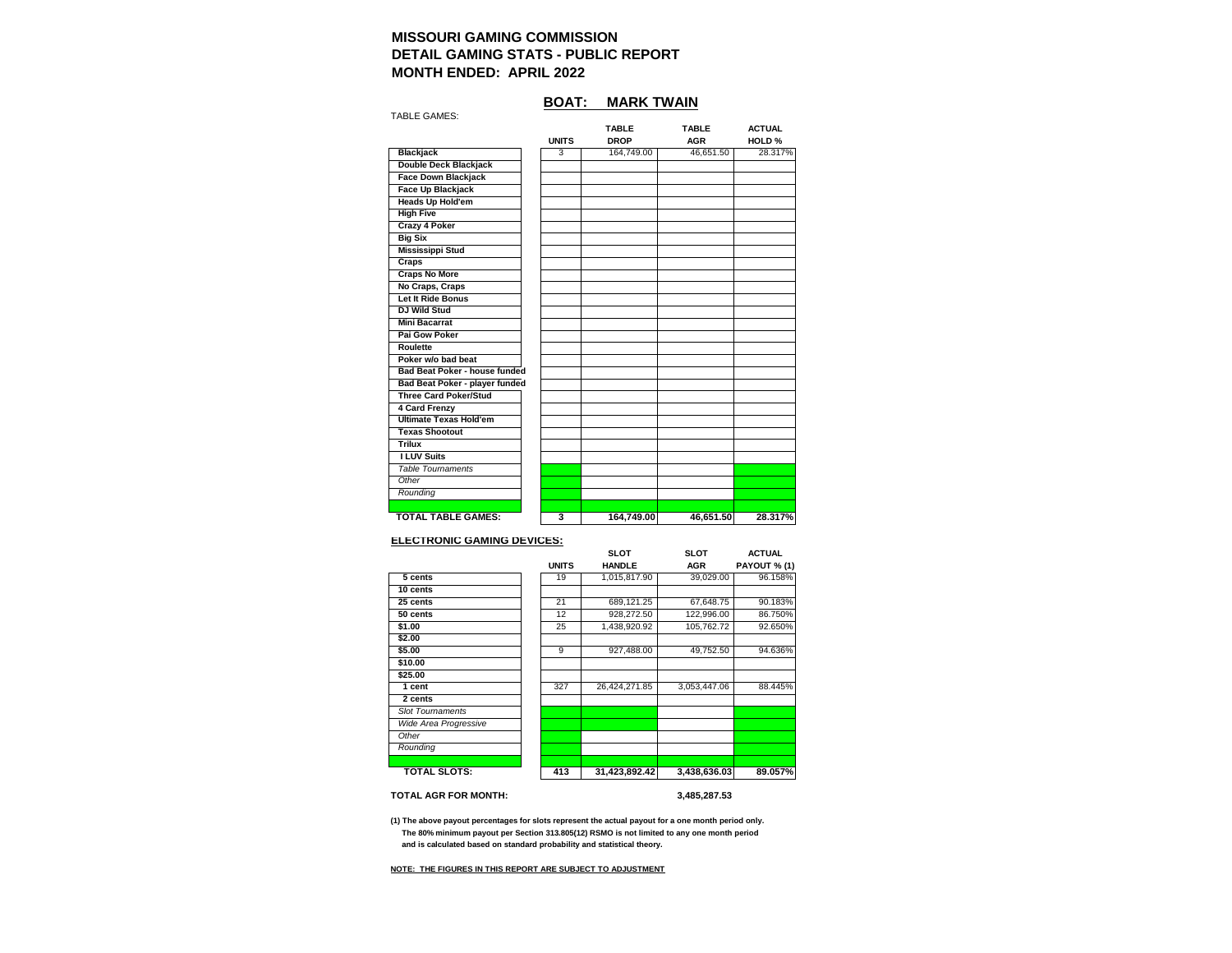## **BOAT: ST. CHARLES**

| <b>TABLE GAMES:</b>                  |                |               |              |               |
|--------------------------------------|----------------|---------------|--------------|---------------|
|                                      |                | <b>TABLE</b>  | <b>TABLE</b> | <b>ACTUAL</b> |
|                                      | <b>UNITS</b>   | <b>DROP</b>   | <b>AGR</b>   | HOLD %        |
| Blackjack 6 TO 5                     |                |               |              |               |
| Double Deck Blackjack                | 4              | 1,633,702.00  | 499,069.00   | 30.548%       |
| <b>Three Card Progressive</b>        | 1              | 442,212.00    | 152,904.20   | 34.577%       |
| <b>Mississippi Stud</b>              | 1              | 198,475.00    | 72,296.00    | 36.426%       |
| <b>Blackjack plus 3</b>              | 19             | 5,152,468.00  | 926,026.00   | 17.972%       |
| DJ Wild Poker                        |                |               |              |               |
| <b>Cajun Stud Poker</b>              |                |               |              |               |
| Fortune 7                            |                |               |              |               |
| <b>Mini Baccarat</b>                 |                |               |              |               |
| Craps                                | $\overline{2}$ | 1.552.208.00  | 306,258.00   | 19.730%       |
| <b>Craps No More</b>                 | $\overline{2}$ | 2,734,001.00  | 1,082,324.00 | 39.588%       |
| No Craps, Craps                      |                |               |              |               |
| <b>Dragon Bonus</b>                  | $\overline{4}$ | 3,263,166.00  | 557,482.00   | 17.084%       |
| <b>High Card Flush</b>               |                |               |              |               |
| 5 Treasures                          | 1              | 244,123.00    | 375.00       | 0.154%        |
| <b>I Luv Suits</b>                   | 1              | 491,973.00    | 71,540.09    | 14.541%       |
| Roulette                             | 4              | 1,431,133.00  | 472,757.00   | 33.034%       |
| Poker w/o bad beat                   | 21             | 311,731.00    | 311,731.00   | 100.000%      |
| <b>Bad Beat Poker - house funded</b> |                |               |              |               |
| Bad Beat Poker - player funded       |                | 73,769.00     | (11, 229.70) | $-15.223%$    |
| <b>Three Card Poker/Stud</b>         |                |               |              |               |
| <b>World Tour Poker</b>              |                |               |              |               |
| Pai Gow Poker                        |                |               |              |               |
| Face Up Pai Gow                      | 1              | 337,106.00    | 130,754.00   | 38.787%       |
| <b>Ultimate Texas Hold'em</b>        | 3              | 1.032.793.00  | 274.318.00   | 26.561%       |
| <b>EZ Baccarat</b>                   | 3              | 3,121,268.00  | 650,249.00   | 20.833%       |
| <b>Table Tournaments</b>             |                |               |              |               |
| Other                                |                |               |              |               |
| Rounding                             |                |               |              |               |
|                                      |                |               |              |               |
| <b>TOTAL TABLE GAMES:</b>            | 67             | 22,020,128.00 | 5.496.853.59 | 24.963%       |

#### **HYBRID TABLES**

|                           |              | <b>HYBRID</b> | <b>HYBRID</b> | <b>ACTUAL</b> |
|---------------------------|--------------|---------------|---------------|---------------|
|                           | <b>UNITS</b> | <b>HANDLE</b> | <b>AGR</b>    | PAYOUT % (1)  |
| <b>Blackjack</b>          | 28           | 5,136,345.50  | 178,952.38    | 96.516%       |
|                           |              |               |               |               |
|                           |              |               |               |               |
|                           |              |               |               |               |
|                           |              |               |               |               |
| <b>Hybrid Tournaments</b> |              |               |               |               |
| Other                     |              |               |               |               |
| Rounding                  |              |               |               |               |
|                           |              |               |               |               |
| <b>TOTAL HYBRID:</b>      | 28           | 5,136,345.50  | 178,952.38    | 96.516%       |

#### **ELECTRONIC GAMING DEVICES:**

|                         |                | <b>SLOT</b>    | <b>SLOT</b>   | <b>ACTUAL</b>       |
|-------------------------|----------------|----------------|---------------|---------------------|
|                         | <b>UNITS</b>   | <b>HANDLE</b>  | <b>AGR</b>    | <b>PAYOUT % (1)</b> |
| 5 cents                 | 95             | 21.143.890.40  | 1,051,277.28  | 95.028%             |
| 10 cents                | 8              | 6,411,565.81   | 705,129.77    | 89.002%             |
| 25 cents                | 290            | 20.912.593.50  | 1.145.924.25  | 94.520%             |
| 50 cents                | 23             | 2.700.220.00   | 238.125.47    | 91.181%             |
| \$1.00                  | 124            | 23,890,118.78  | 1,505,670.19  | 93.698%             |
| \$2.00                  |                |                |               |                     |
| \$5.00                  | 40             | 8,989,380.50   | 532,689.24    | 94.074%             |
| \$10.00                 | 8              | 1,527,106.00   | 28,535.50     | 98.131%             |
| \$25.00                 | 6              | 939.100.00     | 77,325.00     | 91.766%             |
| \$100.00                | $\overline{2}$ | 97,300.00      | 1.000.00      | 98.972%             |
| 1 cent                  | 1,323          | 139,648,124.88 | 15,359,843.60 | 89.001%             |
| 2 cents                 | 3              | 738,067.00     | 63,122.29     | 91.448%             |
| <b>Slot Tournaments</b> |                |                |               |                     |
| Wide Area Progressive   |                |                |               |                     |
| Other                   |                |                |               |                     |
| Rounding                |                |                |               |                     |
|                         |                |                |               |                     |
| <b>TOTAL SLOTS:</b>     | 1,922          | 226,997,466.87 | 20,708,642.59 | 90.877%             |
| TOTAL AGR FOR MONTH:    |                |                | 26.384.448.56 |                     |

**(1) The above payout percentages for slots represent the actual payout for a one month period only. The 80% minimum payout per Section 313.805(12) RSMO is not limited to any one month period and is calculated based on standard probability and statistical theory.**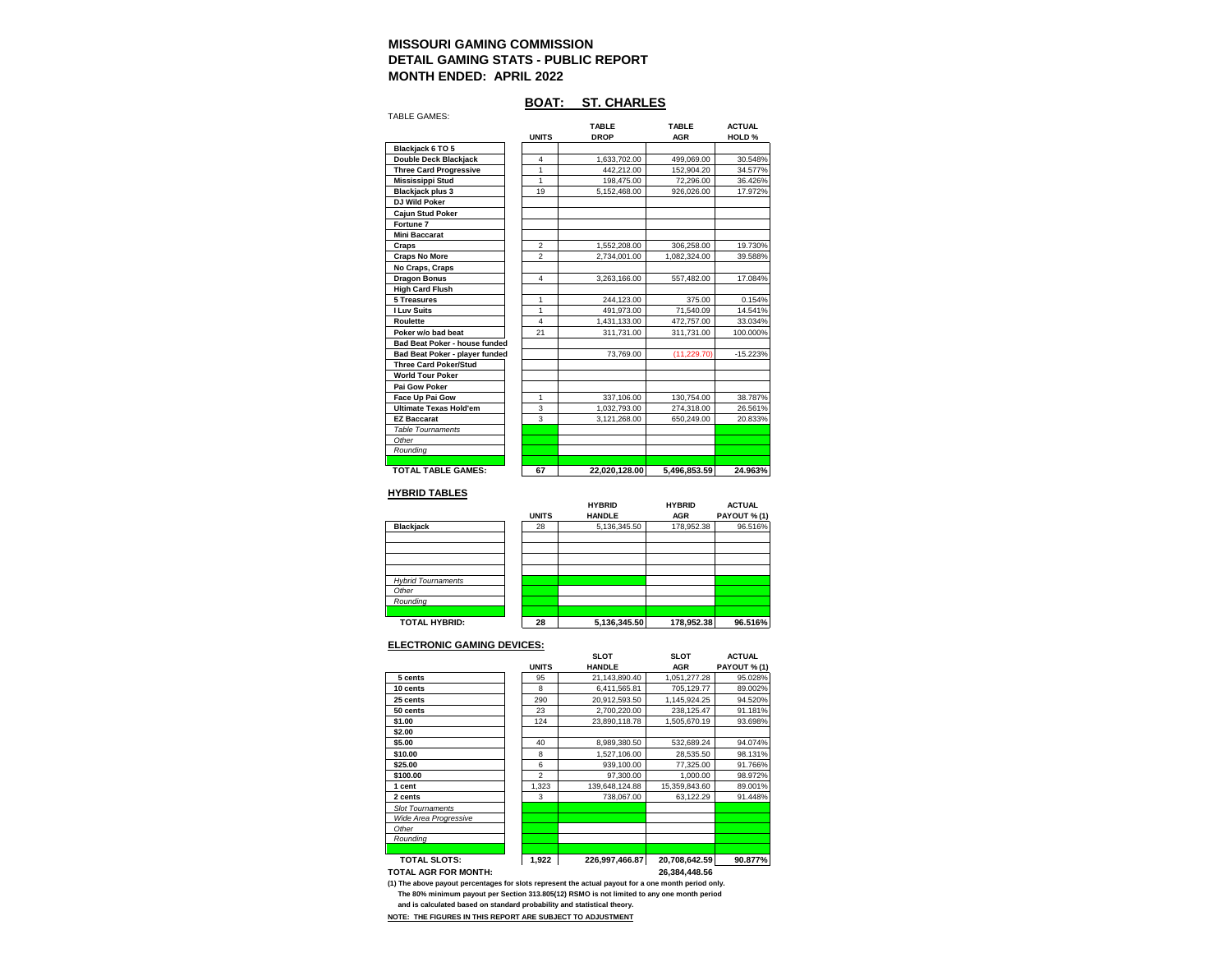## **BOAT: RIVER CITY**

#### **TABLE GAMES:**

|                                      |                | <b>TABLE</b>  | <b>TABLE</b> | <b>ACTUAL</b> |
|--------------------------------------|----------------|---------------|--------------|---------------|
|                                      | <b>UNITS</b>   | <b>DROP</b>   | <b>AGR</b>   | HOLD %        |
| <b>Blackjack</b>                     |                |               |              |               |
| Double Deck Blackjack                |                |               |              |               |
| Sic Bo                               |                |               |              |               |
| <b>Mississippi Stud</b>              |                |               |              |               |
| <b>Blackjack plus 3</b>              | 16             | 3,154,242.00  | 1,023,275.00 | 32.441%       |
| Double Deck Blackjack 21+3           | 3              | 689.305.00    | 102.254.00   | 14.834%       |
| <b>Blackjack Top 3</b>               |                |               |              |               |
| Blackjack 6 to 5                     | 1              | 203,980.00    | 76,992.00    | 37.745%       |
| <b>Bonus Craps</b>                   | $\overline{2}$ | 757,759.00    | 115,017.00   | 15.179%       |
| Cajun Stud                           | 1              | 447,321.00    | 119,392.89   | 26.691%       |
| <b>Craps No More</b>                 | $\overline{2}$ | 1,500,288.00  | 279,750.00   | 18.646%       |
| <b>Four Card Poker</b>               |                |               |              |               |
| <b>High Card Flush</b>               |                |               |              |               |
| Dai Bac                              |                |               |              |               |
| <b>Heads Up Hold'em</b>              | 3              | 1,002,330.00  | 275,459.00   | 27.482%       |
| <b>Mini Bacarrat</b>                 | $\overline{2}$ | 1,839,037.00  | 395,927.50   | 21.529%       |
| <b>Roulette</b>                      | 4              | 849,834.00    | 163,136.00   | 19.196%       |
| Poker w/o bad beat                   |                |               |              |               |
| <b>Bad Beat Poker - house funded</b> |                |               |              |               |
| Bad Beat Poker - player funded       |                |               |              |               |
| <b>Three Card Poker/Stud</b>         | 1              | 73,750.00     | 25,000.00    | 33.898%       |
| <b>EZ Pai Gow</b>                    |                |               |              |               |
| <b>Blackjack Switch</b>              |                |               |              |               |
| DJ Wild                              | 1              | 124,195.00    | 44,782.00    | 36.058%       |
| <b>Ultimate Texas Hold'em</b>        |                |               |              |               |
| <b>EZ Baccarat</b>                   | 6              | 4,479,360.00  | 967,690.50   | 21.603%       |
| <b>Table Tournaments</b>             |                |               |              |               |
| Other                                |                |               |              |               |
| Rounding                             |                |               |              |               |
|                                      |                |               |              |               |
| <b>TOTAL TABLE GAMES:</b>            | 42             | 15,121,401.00 | 3,588,675.89 | 23.732%       |

#### **ELECTRONIC GAMING DEVICES:**

|                         |                | <b>SLOT</b>    | <b>SLOT</b>   | <b>ACTUAL</b>       |
|-------------------------|----------------|----------------|---------------|---------------------|
|                         | <b>UNITS</b>   | <b>HANDLE</b>  | <b>AGR</b>    | <b>PAYOUT % (1)</b> |
| 5 cents                 | 138            | 27,357,811.49  | 1,430,309.90  | 94.772%             |
| 10 cents                | 6              | 4.919.289.48   | 336.848.13    | 93.153%             |
| 25 cents                | 147            | 26.077.396.90  | 1.195.407.59  | 95.416%             |
| 50 cents                | $\overline{2}$ | 528,332.50     | 24,369.50     | 95.387%             |
| \$1.00                  | 117            | 18,998,720.95  | 1,119,361.59  | 94.108%             |
| \$2.00                  |                |                |               |                     |
| \$5.00                  | 10             | 3,059,990.00   | 148,975.00    | 95.132%             |
| \$10.00                 | 4              | 1.585.835.00   | 51,885.00     | 96.728%             |
| \$25.00                 | $\overline{2}$ | 589.975.00     | (9, 100.00)   | 101.542%            |
| \$100.00                |                |                |               |                     |
| 1 cent                  | 1,381          | 139,804,239.21 | 15,447,035.27 | 88.951%             |
| 2 cents                 | 8              | 371.333.64     | 25.013.34     | 93.264%             |
| <b>Slot Tournaments</b> |                |                |               |                     |
| Wide Area Progressive   |                |                |               |                     |
| Other                   |                |                |               |                     |
| Rounding                |                |                |               |                     |
|                         |                |                |               |                     |
| <b>TOTAL SLOTS:</b>     | 1,815          | 223.292.924.17 | 19.770.105.32 | 91.146%             |

**TOTAL AGR FOR MONTH: 23,358,781.21**

**(1) The above payout percentages for slots represent the actual payout for a one month period only. The 80% minimum payout per Section 313.805(12) RSMO is not limited to any one month period and is calculated based on standard probability and statistical theory.**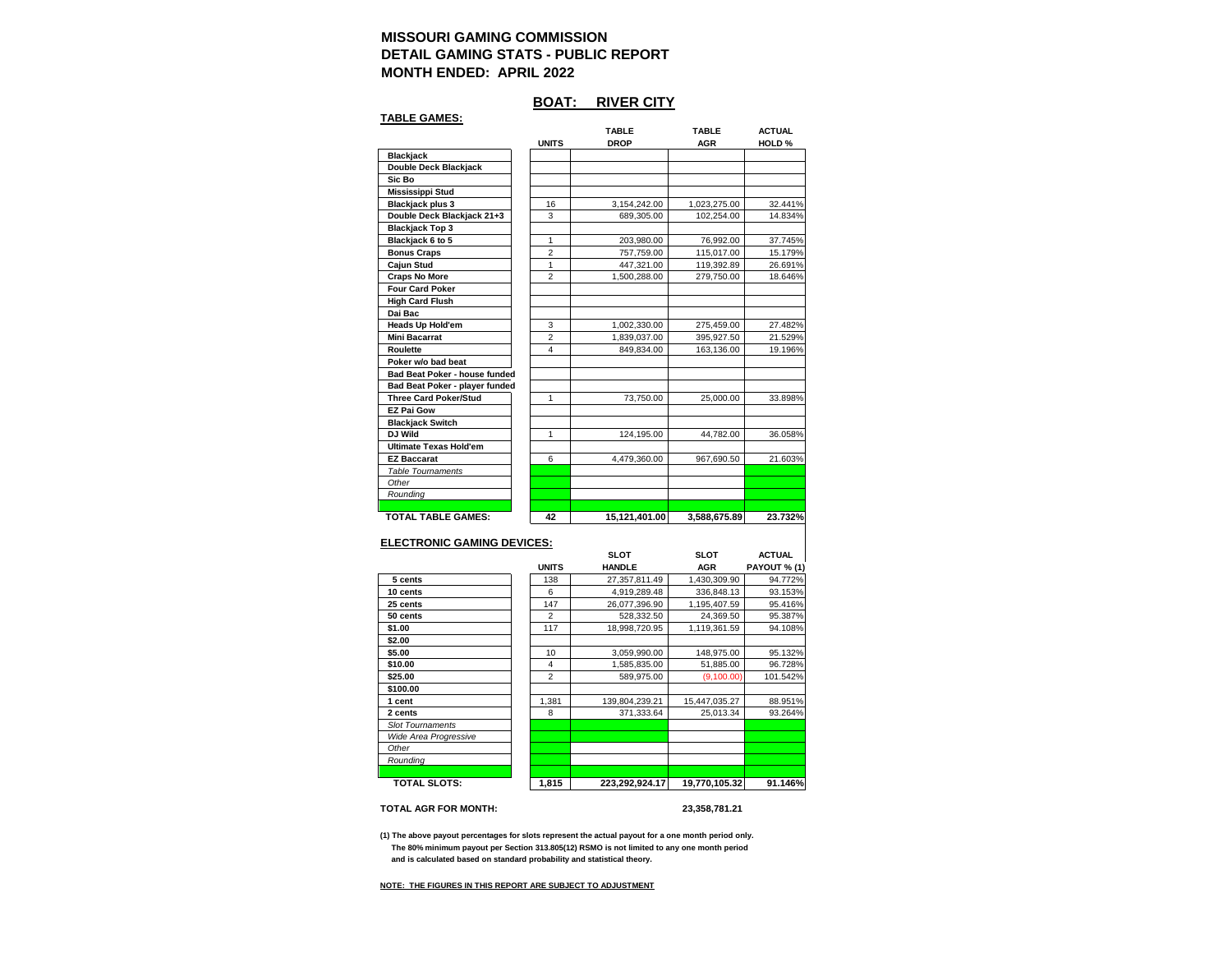#### **BOAT: LUMIERE PLACE**

| <b>TABLE GAMES:</b>            |                |              |              |                   |
|--------------------------------|----------------|--------------|--------------|-------------------|
|                                |                | <b>TABLE</b> | <b>TABLE</b> | <b>ACTUAL</b>     |
|                                | <b>UNITS</b>   | <b>DROP</b>  | <b>AGR</b>   | HOLD <sub>%</sub> |
| <b>Blackjack</b>               |                |              |              |                   |
| Double Deck Blackjack          | 1              | 318,117.00   | 152,135.50   | 47.824%           |
| Sic Bo                         |                |              |              |                   |
| <b>Mississippi Stud</b>        | 1              | 56,991.00    | 7,980.00     | 14.002%           |
| <b>Blackjack plus 3</b>        |                |              |              |                   |
| Double Deck Blackjack 21+3     |                |              |              |                   |
| <b>Blackjack Top 3</b>         | 14             | 2,256,051.00 | 430,668.50   | 19.089%           |
| Blackjack 6 to 5               |                |              |              |                   |
| <b>Bonus Craps</b>             | 1              | 50,118.00    | 4,464.00     | 8.907%            |
| <b>Caiun Stud</b>              |                |              |              |                   |
| <b>Craps No More</b>           | 1              | 1,146,862.00 | 93,213.00    | 8.128%            |
| <b>Four Card Poker</b>         |                |              |              |                   |
| <b>High Card Flush</b>         |                |              |              |                   |
| Dai Bac                        |                |              |              |                   |
| <b>Heads Up Hold'em</b>        |                |              |              |                   |
| <b>Mini Bacarrat</b>           |                |              |              |                   |
| Roulette                       | 3              | 582,258.00   | 146,313.00   | 25.129%           |
| Poker w/o bad beat             | 8              | 124,443.00   | 124,443.00   | 100.000%          |
| Bad Beat Poker - house funded  |                |              |              |                   |
| Bad Beat Poker - player funded |                | 22,613.00    | 17,663.00    | 78.110%           |
| <b>Three Card Poker/Stud</b>   | 1              | 135,299.00   | 43,445.00    | 32.110%           |
| <b>EZ Pai Gow</b>              |                |              |              |                   |
| <b>Blackjack Switch</b>        |                |              |              |                   |
| DJ Wild                        |                |              |              |                   |
| <b>Ultimate Texas Hold'em</b>  | 1              | 262.010.00   | 70.805.00    | 27.024%           |
| <b>EZ Baccarat</b>             | $\overline{2}$ | 805,603.00   | 124,733.00   | 15.483%           |
| <b>Table Tournaments</b>       |                |              |              |                   |
| Other                          |                |              |              |                   |
| Rounding                       |                |              |              |                   |
|                                |                |              |              |                   |
| <b>TOTAL TABLE GAMES:</b>      | 33             | 5,760,365.00 | 1,215,863.00 | 21.107%           |

#### **ELECTRONIC GAMING DEVICES: SLOT SLOT ACTUAL UNITS HANDLE AGR PAYOUT % (1) 5 cents** 44 6,674,305.37 17,445.75 99.739% **10 cents** 11 3,500,278.47 358,357.05 89.762%<br> **25 cents** 25 cents 373,816.89 373,816.89 373,816.89 373,816.89  $5,542,514.75$ **50 cents** 5 1,665,363.50 104,994.79 93.695%<br> **\$1.00** 78 14,146,081.91 1,122,618.23 92.064% **14,146,081.91 \$2.00** 3 436,028.00 (6,423.45) 101.473% **\$5.00** 10 10 626,110.00 133,365.24 78.699%  **\$10.00 \$25.00** 3 104,350.00 25,325.00 75.731%  **\$100.00 1 cent** 829 829 77,693,717.39 9,383,827.46 87.922%  **2 cents**  *Slot Tournaments Wide Area Progressive Other Rounding*  **TOTAL SLOTS: 1,068 110,388,749.39 11,513,326.96 89.570%**

**TOTAL AGR FOR MONTH: 12,729,189.96**

**(1) The above payout percentages for slots represent the actual payout for a one month period only. The 80% minimum payout per Section 313.805(12) RSMO is not limited to any one month period and is calculated based on standard probability and statistical theory.**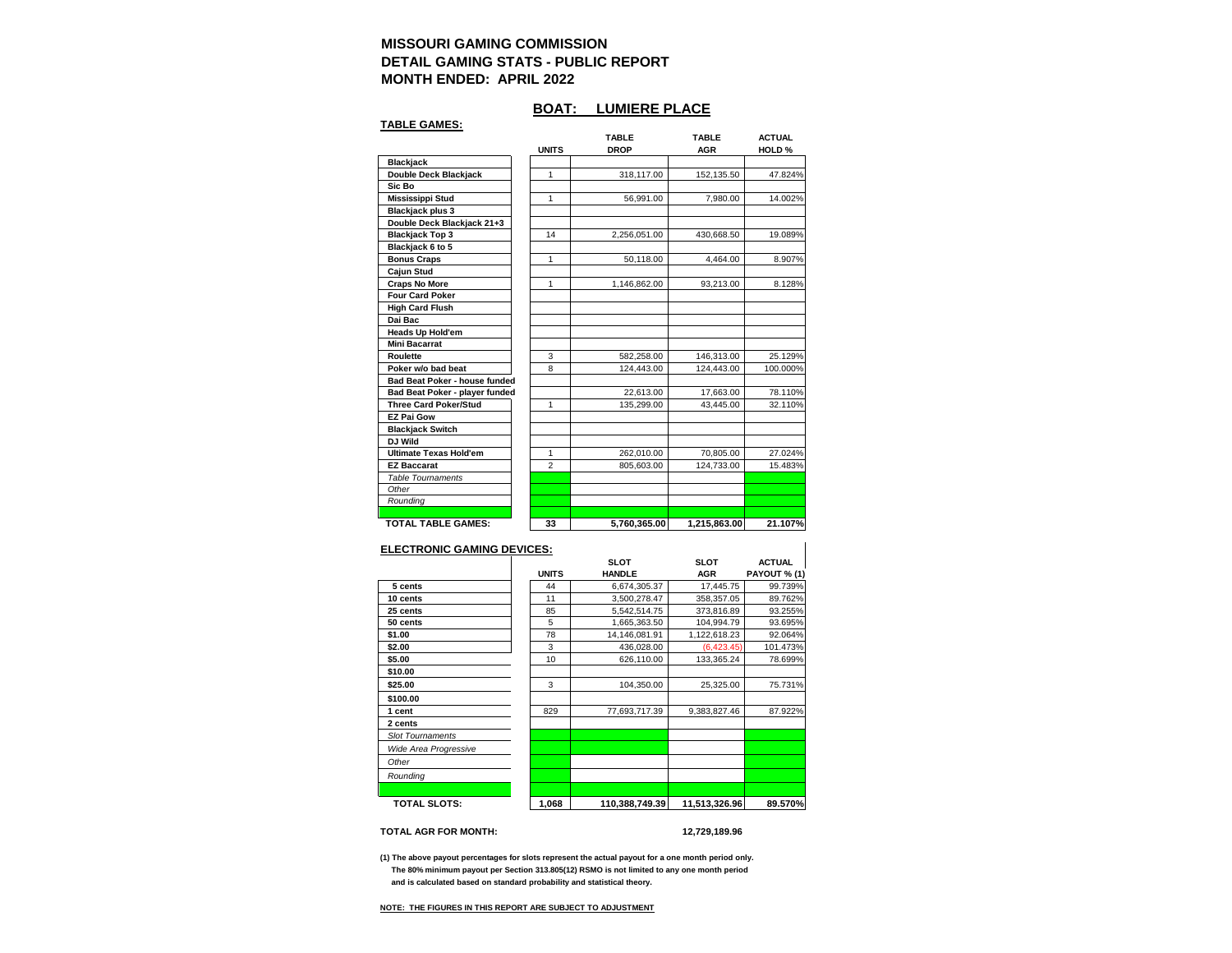## **BOAT: ISLE OF CAPRI - BOONVILLE**

| <b>TABLE GAMES:</b>            |                |                             |                            |                                    |
|--------------------------------|----------------|-----------------------------|----------------------------|------------------------------------|
|                                | <b>UNITS</b>   | <b>TABLE</b><br><b>DROP</b> | <b>TABLE</b><br><b>AGR</b> | <b>ACTUAL</b><br>HOLD <sub>%</sub> |
| <b>Blackjack</b>               |                |                             |                            |                                    |
| <b>BJ</b> 6 to 5               |                |                             |                            |                                    |
| Double Deck Blackjack          | $\overline{2}$ | 309,854.00                  | 113,492.00                 | 36.628%                            |
| Face Up Blackjack              |                |                             |                            |                                    |
| Cajun Stud                     | 2              | 198,550.00                  | 53,281.00                  | 26.835%                            |
| <b>Texas Shootout</b>          |                |                             |                            |                                    |
| <b>Criss Cross</b>             | 1              | 280,025.00                  | 61,984.50                  | 22.135%                            |
| Fortune 7                      |                |                             |                            |                                    |
| <b>Caribbean Stud</b>          |                |                             |                            |                                    |
| Craps                          | 1              | 568,625.00                  | 128,356.00                 | 22.573%                            |
| <b>Craps No More</b>           |                |                             |                            |                                    |
| No Craps, Craps                |                |                             |                            |                                    |
| DJ Wild                        |                |                             |                            |                                    |
| <b>EZ Bacarrat</b>             | $\overline{2}$ | 186,752.00                  | 34,122.50                  | 18.272%                            |
| <b>Mini Bacarrat</b>           |                |                             |                            |                                    |
| Pai Gow Poker                  |                |                             |                            |                                    |
| Roulette                       |                |                             |                            |                                    |
| Poker w/o bad beat             |                |                             |                            |                                    |
| Bad Beat Poker - house funded  |                |                             |                            |                                    |
| Bad Beat Poker - player funded |                |                             |                            |                                    |
| <b>Three Card Poker/Stud</b>   |                |                             |                            |                                    |
| <b>Mississippi Stud</b>        |                |                             |                            |                                    |
| BJ 21+3                        | $\overline{7}$ | 995,306.00                  | 364,010.50                 | 36.573%                            |
| Trilux                         |                |                             |                            |                                    |
| <b>High Card Flush</b>         | 1              | 111,245.00                  | 13,718.00                  | 12.331%                            |
| <b>Ultimate Texas Hold'em</b>  |                |                             |                            |                                    |
| <b>Table Tournaments</b>       |                |                             |                            |                                    |
| Other                          |                |                             | 10,000.00                  |                                    |
| Rounding                       |                |                             |                            |                                    |
|                                |                |                             |                            |                                    |
| <b>TOTAL TABLE GAMES:</b>      | 16             | 2,650,357.00                | 778,964.50                 | 29.391%                            |

#### **ELECTRONIC GAMING DEVICES:**

|                         | <b>UNITS</b> | <b>SLOT</b><br><b>HANDLE</b> | <b>SLOT</b><br><b>AGR</b> | <b>ACTUAL</b><br><b>PAYOUT % (1)</b> |
|-------------------------|--------------|------------------------------|---------------------------|--------------------------------------|
| 5 cents                 | 19           | 2.610.450.80                 | 170.789.20                | 93.457%                              |
| 10 cents                |              |                              |                           |                                      |
| 25 cents                | 99           | 7,388,533.50                 | 500,832.80                | 93.221%                              |
| 50 cents                | 32           | 2,733,552.00                 | 190.112.60                | 93.045%                              |
| \$1.00                  | 76           | 8.349.409.00                 | 826,088.81                | 90.106%                              |
| \$2.00                  | 6            | 1,259,898.00                 | 90.748.00                 | 92.797%                              |
| \$5.00                  | 6            | 1.843.535.00                 | 84.444.05                 | 95.419%                              |
| \$10.00                 | 1            | 178,810.00                   | 13,490.00                 | 92.456%                              |
| \$25.00                 |              | 564,950.00                   | 77,675.00                 | 86.251%                              |
| 1 cent                  | 590          | 48,202,848.11                | 5.596.079.80              | 88.391%                              |
| 2 cents                 |              |                              |                           |                                      |
| <b>Slot Tournaments</b> |              |                              |                           |                                      |
| Wide Area Progressive   |              |                              |                           |                                      |
| Other                   |              |                              |                           |                                      |
| Rounding                |              |                              |                           |                                      |
| <b>TOTAL SLOTS:</b>     | 830          | 73,131,986.41                | 7,550,260.26              | 89.676%                              |

**TOTAL AGR FOR MONTH: 8,329,224.76**

 **The 80% minimum payout per Section 313.805(12) RSMO is not limited to any one month period and is calculated based on standard probability and statistical theory.**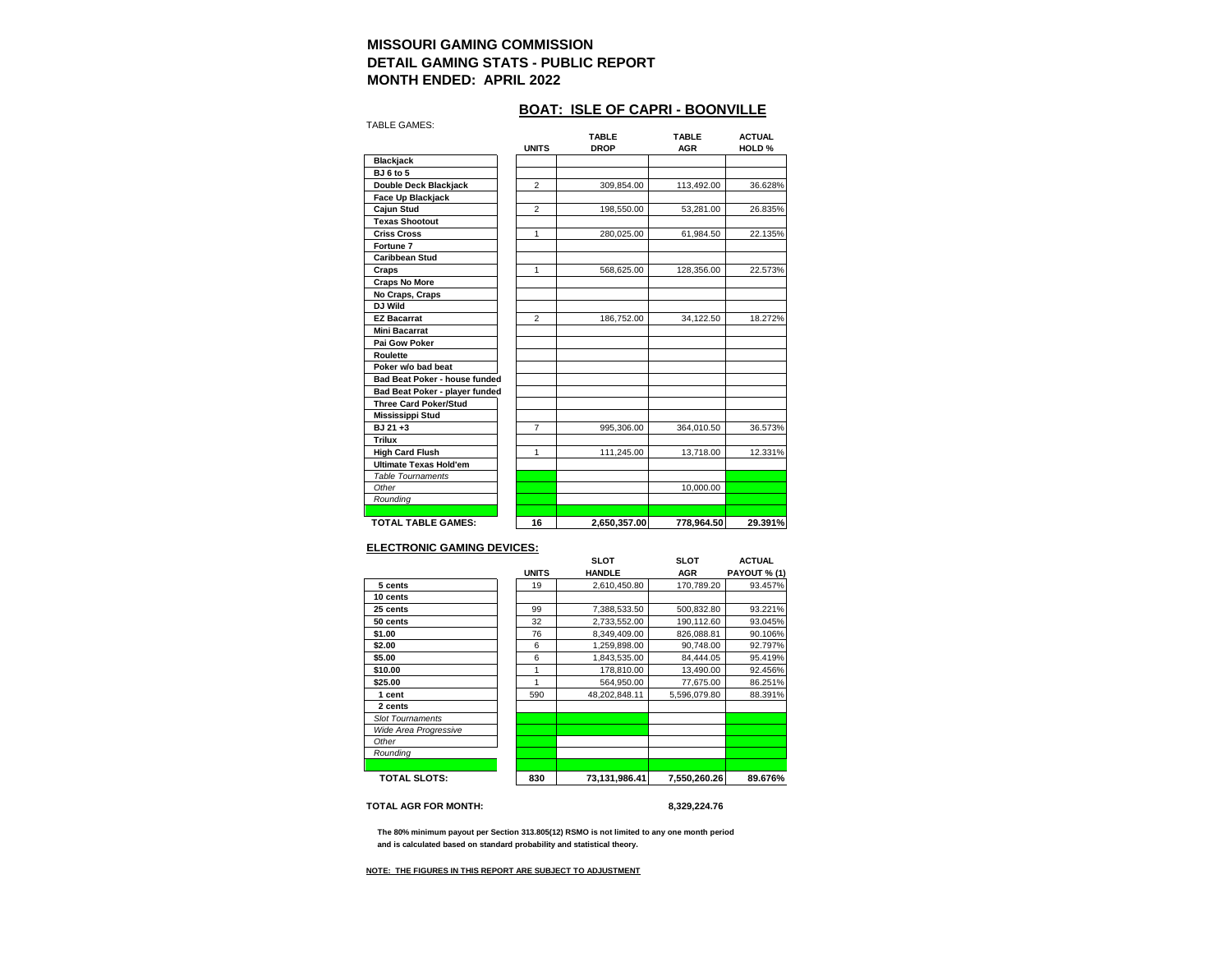## **BOAT: ST. JO FRONTIER**

| <b>TABLE GAMES:</b>            |              |              |              |                   |
|--------------------------------|--------------|--------------|--------------|-------------------|
|                                |              | <b>TABLE</b> | <b>TABLE</b> | <b>ACTUAL</b>     |
|                                | <b>UNITS</b> | <b>DROP</b>  | <b>AGR</b>   | HOLD <sub>%</sub> |
| <b>Blackjack</b>               |              |              |              |                   |
| Double Deck Blackjack          |              |              |              |                   |
| <b>Face Down Blackjack</b>     |              |              |              |                   |
| Face Up Blackjack              |              |              |              |                   |
| <b>Heads Up Hold'em</b>        |              |              |              |                   |
| <b>High Five</b>               |              |              |              |                   |
| Crazy 4 Poker                  |              |              |              |                   |
| <b>Big Six</b>                 |              |              |              |                   |
| Mississippi Stud               | 1            | 166,648.00   | 54,942.50    | 32.969%           |
| Craps                          | 1            | 148,045.00   | 7,445.00     | 5.029%            |
| <b>Craps No More</b>           |              |              |              |                   |
| No Craps, Craps                |              |              |              |                   |
| Let It Ride Bonus              |              |              |              |                   |
| DJ Wild Stud                   |              |              |              |                   |
| <b>Mini Bacarrat</b>           |              |              |              |                   |
| Pai Gow Poker                  |              |              |              |                   |
| Roulette                       |              |              |              |                   |
| Poker w/o bad beat             |              |              |              |                   |
| Bad Beat Poker - house funded  |              |              |              |                   |
| Bad Beat Poker - player funded |              |              |              |                   |
| <b>Three Card Poker/Stud</b>   |              |              |              |                   |
| 4 Card Frenzy                  |              |              |              |                   |
| <b>Ultimate Texas Hold'em</b>  |              |              |              |                   |
| <b>Texas Shootout</b>          |              |              |              |                   |
| Trilux                         | 3            | 399,155.00   | 134,759.50   | 33.761%           |
| <b>I LUV Suits</b>             |              |              |              |                   |
| <b>Table Tournaments</b>       |              |              |              |                   |
| Other                          |              |              |              |                   |
| Rounding                       |              |              |              |                   |
|                                |              |              |              |                   |
| <b>TOTAL TABLE GAMES:</b>      | 5            | 713,848.00   | 197,147.00   | 27.618%           |

#### **ELECTRONIC GAMING DEVICES:**

|                         |              | <b>SLOT</b>   | <b>SLOT</b>  | <b>ACTUAL</b>       |
|-------------------------|--------------|---------------|--------------|---------------------|
|                         | <b>UNITS</b> | <b>HANDLE</b> | <b>AGR</b>   | <b>PAYOUT % (1)</b> |
| 5 cents                 | 28           | 2,291,552.70  | 148.889.59   | 93.503%             |
| 10 cents                |              |               |              |                     |
| 25 cents                | 48           | 2,767,277.50  | 247,349.30   | 91.062%             |
| 50 cents                | 4            | 644,407.50    | 14,528.50    | 97.745%             |
| \$1.00                  | 36           | 3,842,226.39  | 346,332.21   | 90.986%             |
| \$2.00                  |              |               |              |                     |
| \$5.00                  | 3            | 158,810.00    | 28,085.00    | 82.315%             |
| \$10.00                 |              |               |              |                     |
| \$25.00                 |              |               |              |                     |
| 1 cent                  | 334          | 28,505,170.91 | 3,606,229.15 | 87.349%             |
| 2 cents                 |              |               |              |                     |
| <b>Slot Tournaments</b> |              |               |              |                     |
| Wide Area Progressive   |              |               |              |                     |
| Other                   |              |               |              |                     |
| Rounding                |              |               |              |                     |
|                         |              |               |              |                     |
| <b>TOTAL SLOTS:</b>     | 453          | 38,209,445.00 | 4,391,413.75 | 88.507%             |

**TOTAL AGR FOR MONTH: 4,588,560.75**

**(1) The above payout percentages for slots represent the actual payout for a one month period only. The 80% minimum payout per Section 313.805(12) RSMO is not limited to any one month period and is calculated based on standard probability and statistical theory.**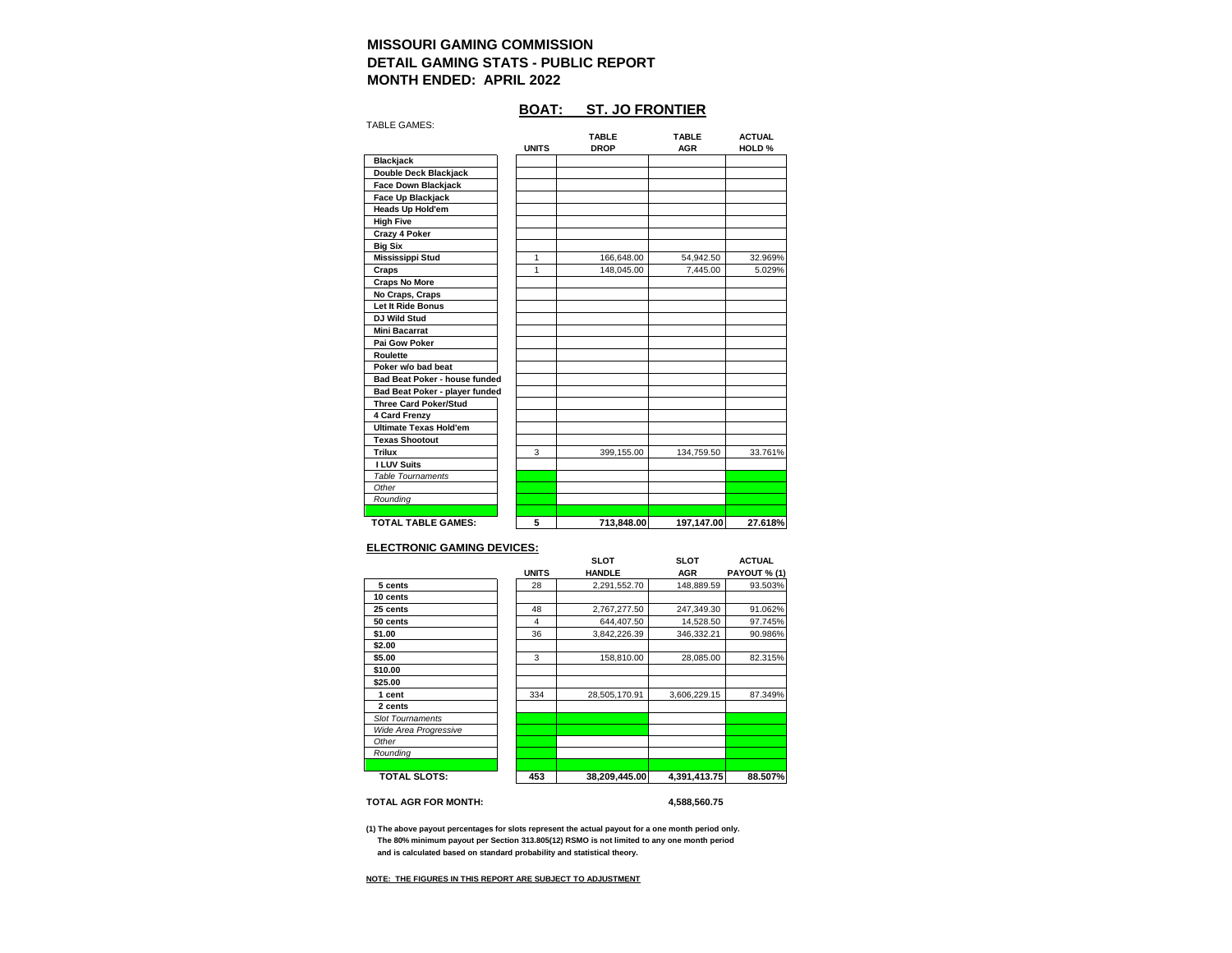## **BOAT: CENTURY CAPE GIRARDEAU**

| <b>TABLE GAMES:</b>            |                |              |              |               |
|--------------------------------|----------------|--------------|--------------|---------------|
|                                |                | <b>TABLE</b> | <b>TABLE</b> | <b>ACTUAL</b> |
|                                | <b>UNITS</b>   | <b>DROP</b>  | <b>AGR</b>   | HOLD %        |
| <b>Blackjack</b>               |                |              |              |               |
| Double Deck Blackjack          |                |              |              |               |
| Single Deck Blackjack          |                |              |              |               |
| <b>Ultimate Texas Hold 'Em</b> |                |              |              |               |
| Caribbean Stud                 |                |              |              |               |
| 21 plus 3                      |                |              |              |               |
| <b>Mississippi Stud</b>        | 3              | 622,681.00   | 149,089.00   | 23.943%       |
| Prime 21                       |                |              |              |               |
| <b>High Card Flush</b>         |                |              |              |               |
| Craps                          |                |              |              |               |
| No Craps, Craps                | 1              | 509,188.00   | 117,366.00   | 23.050%       |
| <b>Lunar Poker</b>             |                |              |              |               |
| Super 7                        |                |              |              |               |
| Let It Ride                    |                |              |              |               |
| <b>EZ Mini Bacarrat</b>        |                |              |              |               |
| <b>Mini Bacarrat</b>           | $\overline{2}$ | 784,168.00   | 151,128.50   | 19.272%       |
| Roulette                       |                |              |              |               |
| Poker w/o bad beat             | 4              | 25,615.00    | 25,615.00    | 100.000%      |
| Bad Beat Poker - house funded  |                |              |              |               |
| Bad Beat Poker - player funded |                |              |              |               |
| <b>Three Card Poker</b>        | $\mathbf{1}$   | 123,124.00   | 26,225.00    | 21.300%       |
| Trilux                         | 11             | 1,070,856.00 | 287,993.00   | 26.894%       |
| <b>Straw Poker</b>             |                |              |              |               |
| 65 to 5 BJ                     |                |              |              |               |
| <b>EZ Pai Gow</b>              |                |              |              |               |
| <b>Ultimate Texas Poker</b>    | $\mathbf{1}$   | 106,155.00   | 37,394.00    | 35.226%       |
| <b>Table Tournaments</b>       |                |              |              |               |
| Other                          |                |              |              |               |
| Rounding                       |                |              |              |               |
|                                |                |              |              |               |
| <b>TOTAL TABLE GAMES:</b>      | 23             | 3,241,787.00 | 794,810.50   | 24.518%       |

#### **ELECTRONIC GAMING DEVICES:**

|                         |                | <b>SLOT</b>   | <b>SLOT</b>  | <b>ACTUAL</b>       |
|-------------------------|----------------|---------------|--------------|---------------------|
|                         | <b>UNITS</b>   | <b>HANDLE</b> | <b>AGR</b>   | <b>PAYOUT % (1)</b> |
| 5 cents                 | 32             | 410.445.10    | 50.506.10    | 87.695%             |
| 10 cents                |                |               |              |                     |
| 25 cents                | 92             | 4,225,104.00  | 402,746.27   | 90.468%             |
| 50 cents                | 8              | 1.727.597.50  | 89.106.00    | 94.842%             |
| \$1.00                  | 91             | 5,394,376.00  | 465,153.86   | 91.377%             |
| \$2.00                  |                |               |              |                     |
| \$5.00                  | 9              | 2.047.305.00  | 87.453.54    | 95.728%             |
| \$10.00                 | $\overline{4}$ | 678.600.00    | 49.690.00    | 92.678%             |
| \$25.00                 | $\overline{2}$ | 773.125.00    | 68.200.00    | 91.179%             |
| \$100.00                |                |               |              |                     |
| 1 cent                  | 602            | 38,862,739.37 | 4,309,373.80 | 88.911%             |
| 2 cents                 | 8              | 1.145.649.03  | 55.440.97    | 95.161%             |
| <b>Slot Tournaments</b> |                |               |              |                     |
| Wide Area Progressive   |                |               |              |                     |
| Other                   |                |               |              |                     |
| Rounding                |                |               |              |                     |
|                         |                |               |              |                     |
| <b>TOTAL SLOTS:</b>     | 848            | 55.264.941.00 | 5.577.670.54 | 89.907%             |

**TOTAL AGR FOR MONTH: 6,372,481.04**

**(1) The above payout percentages for slots represent the actual payout for a one month period only. The 80% minimum payout per Section 313.805(12) RSMO is not limited to any one month period and is calculated based on standard probability and statistical theory.**